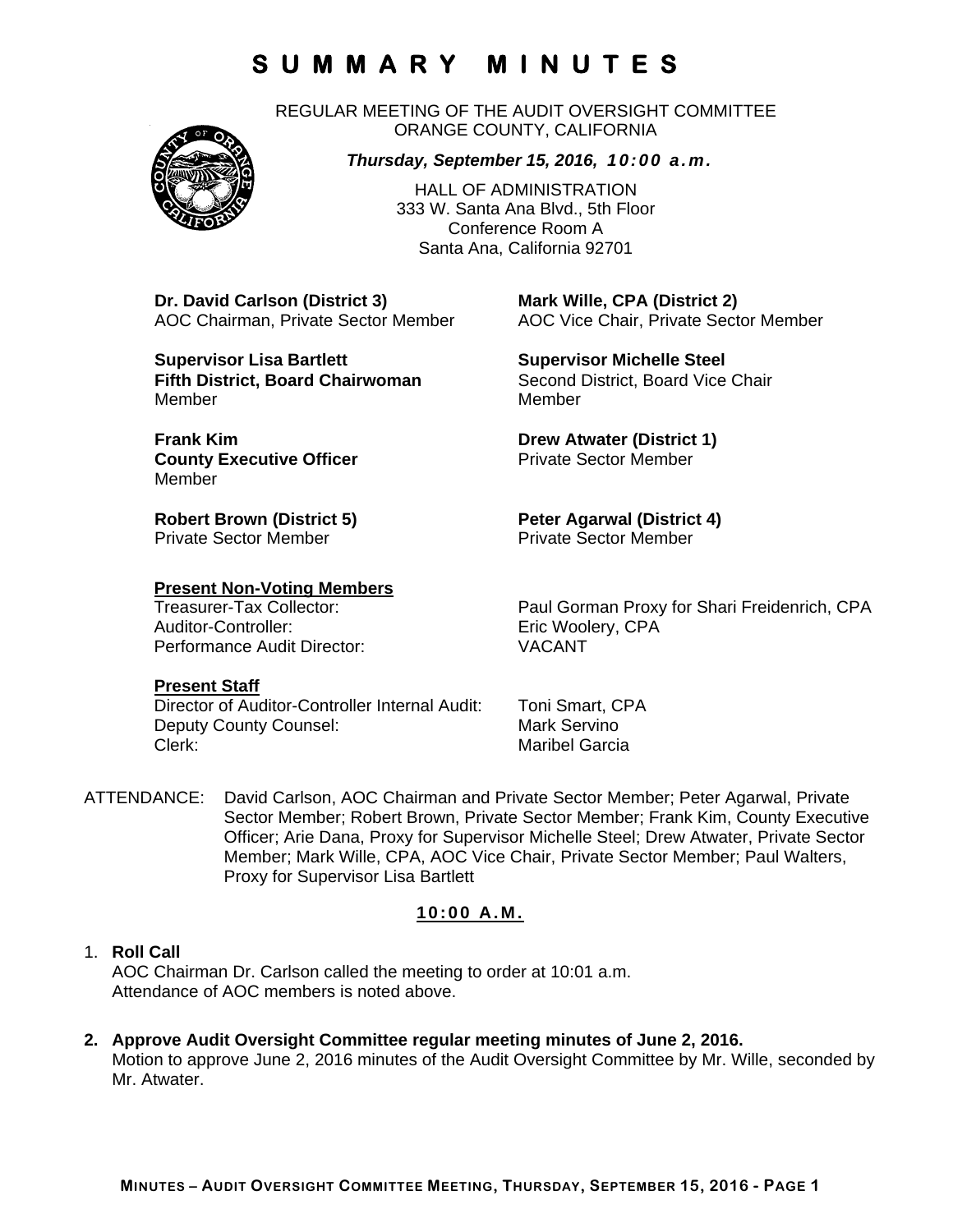All in favor, none opposed. The item carried. **Approved as recommended.** 

#### **3. Receive and file MGO's Engagement Letter and Required Communications for FY 2016 from External Auditors Macias Gini & O'Connell**

Ms. Hurley stated that in addition to auditing the county's basic financial statements, their auditing firm's engagement letter delineates other deliverables. Hurley added that the District Attorney's Office engaged Macias Gini & O'Connell in a subordinate contract of their master contract to audit three grants they administer under their insurance programs. Mr. Agarwal asked Ms. Hurley what the scope of those audits was going to be. Ms. Hurley replied that the scope would be for compliance with grant requirements, and that there would be a Schedule of Revenue and Expenses in the final reports. Ms. Hurley indicated that Macias Gini & O'Connell is working on the Comprehensive Annual Financial Report (CAFR) and is scheduled to issue an opinion on Thursday, December  $15<sup>th</sup>$ , the date of the next AOC meeting. Ancillary reports for John Wayne Airport will be issued by the end of November.

Ms. Hurley stated that CalOptima and Orange County Children & Families Commission (OCCFC) are included in the CAFR. However, CalOptima and OCCFC are audited by separate auditing firms. Macias Gini & O'Connell has engaged in communication with those firms and intends to rely on the respective firms' work and their own auditing opinion. Mr. Agarwal asked Ms. Hurley why CalOptima is being included and was not previously. Ms. Hurley replied that in the last two years there was a GASB standard that was evaluated and implemented: the county identified CalOptima as meeting the GASB standards to be included in the financial report of the county. Mr. Agarwal asked Ms. Hurley what the deciding factors were for including CalOptima. Ms. Hurley replied that the decision was based on the influence the Board of Supervisors had over the governing board at CalOptima. Mr. Agarwal asked for further clarification. Ms. Smart stated that it met the criteria of the GASB and reiterated what Ms. Hurley said regarding the influence the Board of Supervisors had over the CalOptima board.

Mr. Agarwal indicated that there must be other county agencies that are not audited and asked Ms. Hurley if they would be included. Ms. Hurley replied that the county evaluates these entities yearly and that there may be some entities that meet the criteria but are insignificant to the county overall, and are excluded from financial reporting. Ms. Hurley stated that OCTA does not meet the criteria to be included in the CAFR. Mr. Kim stated that the county BOS sits on the CalOptima Board, and also appoints the CalOptima Board Members because the BOS has the significant authority to establish the governing body. Compared to OCTA, while the county has board members that sit on OCTA, the county does not have as many seats and does not have control over the appointment process.

#### **4. Discuss responsibility of a governmental audit committee's public and private members**

Mr. Godsey stated that the County of Orange Bankruptcy and Enron have had a big impact on internal and external auditing, and audit committees. Due to issues at Enron, members of auditing committees now have to be comprised of external experts in finance or accounting. Mr. Godsey stated that it is challenging to find qualified people to serve on audit committees because of the technical knowledge required and because of the personal exposure. Mr. Agarwal asked Mr. Godsey what the difference was between an advisory committee and a governance committee. Mr. Godsey replied that an advisory committee acts on behalf of the Board of Supervisors. Mr. Agarwal added that a governance committee is responsible for decision making.

#### **5. Discuss history and provide overview of the Audit Oversight Committee**

Mr. Wille stated that the AOC can highlight any issues to a Supervisor when the AOC is unable to resolve an issue, and indicated that the AOC members have been appointed by the BOS but that the AOC members have a responsibility to the taxpayers and to what is best for the county. Mr. Wille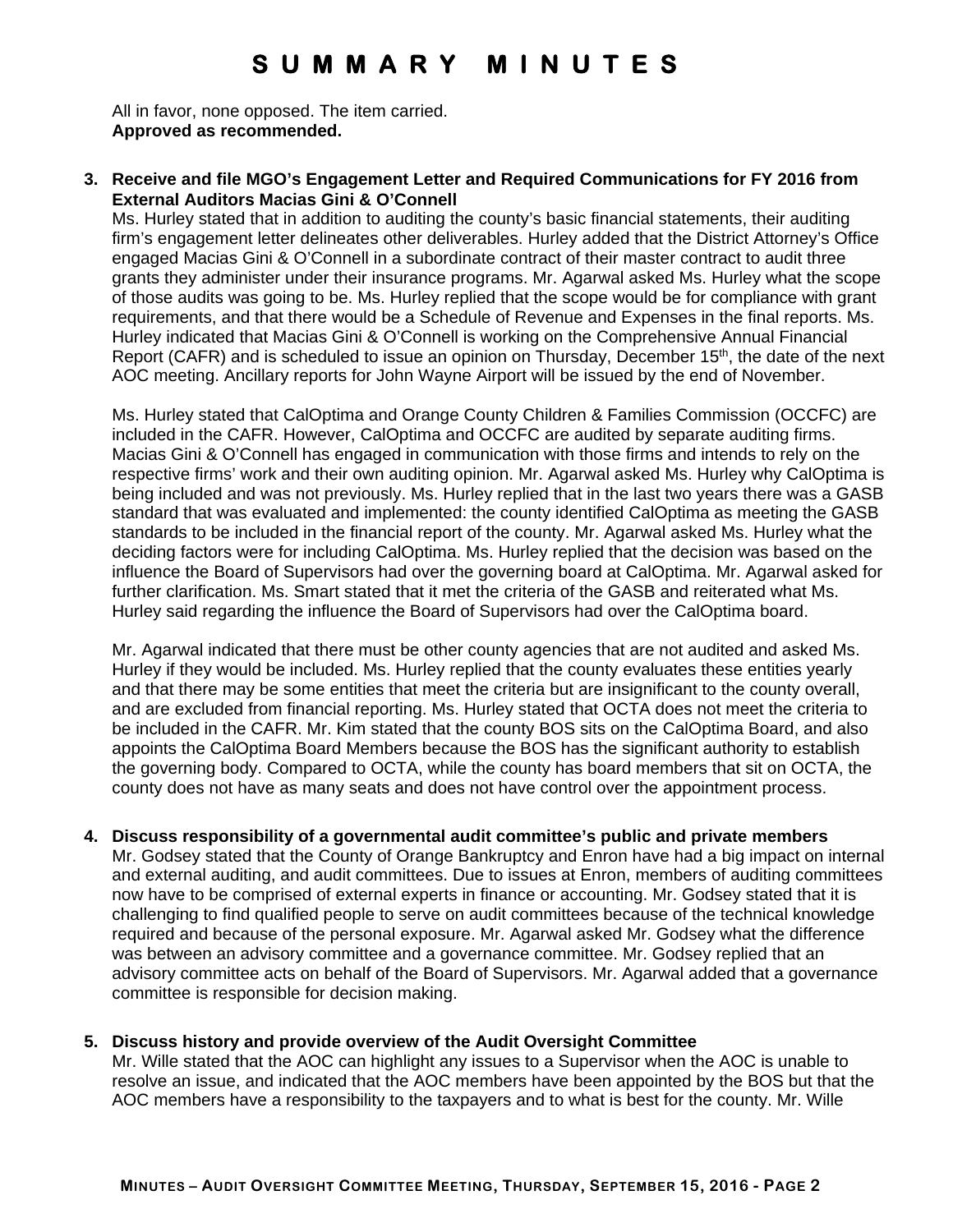stated that as an internal control system for the county, the AOC is responsible for monitoring external auditors, internal audit staff, and the performance auditor.

Mr. Wille reported that the AOC Charter has been approved by the BOS but the bylaws have not. Mr. Wille stated he would like Dr. Carlson to appoint an ad hoc committee to review the bylaws and make necessary changes by the next AOC meeting. Mr. Wille stated that the bylaws would then be forwarded to the BOS for voting.

Dr. Carlson appointed an ad hoc committee to review and make recommendations related to the bylaws. The appointed members are Mr. Wille, Mr. Kim, Dr. Carlson, Ms. Smart, Mr. Servino, and Mr. Agarwal. Dr. Carlson stated that he is proud of the control the AOC has over internal audits in the county.

#### **6. Receive Oral Report from Performance Auditor**

Mr. Denham-Martinez stated that in April, Mr. Cheng departed from the county and Dr. Hughes was appointed as Interim Performance Auditor (PA). The follow up audit of HRS was completed, received, and filed by the BOS in September. There was an open audit of OC Parks that was not submitted in a timely manner because Dr. Hughes retired prior to completion of that report. The OC Parks report remains open and direction would be needed by the new PA Director. Mr. Denham-Martinez stated that he worked with the County Executive Office on a business proposal with the intent of providing the BOS with best practices, analytics, and performance management to consider potential restructuring of the office; the BOS considered it but chose not to take the recommendations. Mr. Denham-Martinez stated that he did an informal follow up of county purchasing and a follow up review of county-wide fleet. Work papers for both reviews are compiled and pending the new director's review.

#### **7. Receive Oral Report on the status of Performance Audit Director recruitment**

Mr. Kim stated that the BOS has completed their initial interview process and selected 3 candidates for a second interview. Mr. Kim stated that he expects the job announcement in early September. Mr. Wille asked Mr. Kim to sit with the new PA and help the new PA figure out what the BOS will have as their mandate. Mr. Wille requested that the PA have a statement regarding their thoughts on oversight at the next AOC meeting in December. Mr. Kim stated that he planned to meet with the PA, and that his expectation is to follow a similar process to what occurred with Internal Audit: The PA will develop an audit plan, present it to the AOC, take the plan to the BOS once approved by the AOC, and then the BOS may adopt the annual audit plan. Mr. Kim added that per the charter process, Performance Audit holds a seat within the AOC.

Mr. Agarwal asked Mr. Kim what has changed as far as responsibilities for the PA because Mr. Agarwal reviewed the previous PA's notes, and found that this PA department and responsibilities are smaller. Mr. Kim replied that the budget has not changed and that the department is small because there is a high number of vacancies. Mr. Kim stated that he expects those vacancies to be filled once the new PA is hired. Mr. Dana Arie stated that there will be some start up time as the new PA will have to select their staff. Mr. Paul Walters stated that the only difference is that the AOC previously did not have oversight over the PA.

## **8. Receive Oral Report from Health Care Agency on HCA's Compliance Program**

Dr. Rajalingam stated that to date, HCA has had 61 compliance issues, similar to last year. There have been 76 privacy issues to date, reflecting a slight uptick from last year. Dr. Rajalingam stated that the annual compliance training for HCA staff will be rolled out in October 2016. Dr. Rajalingam stated that HCA staff will be conducting unannounced audits of clinics to mitigate risks of HIPAA.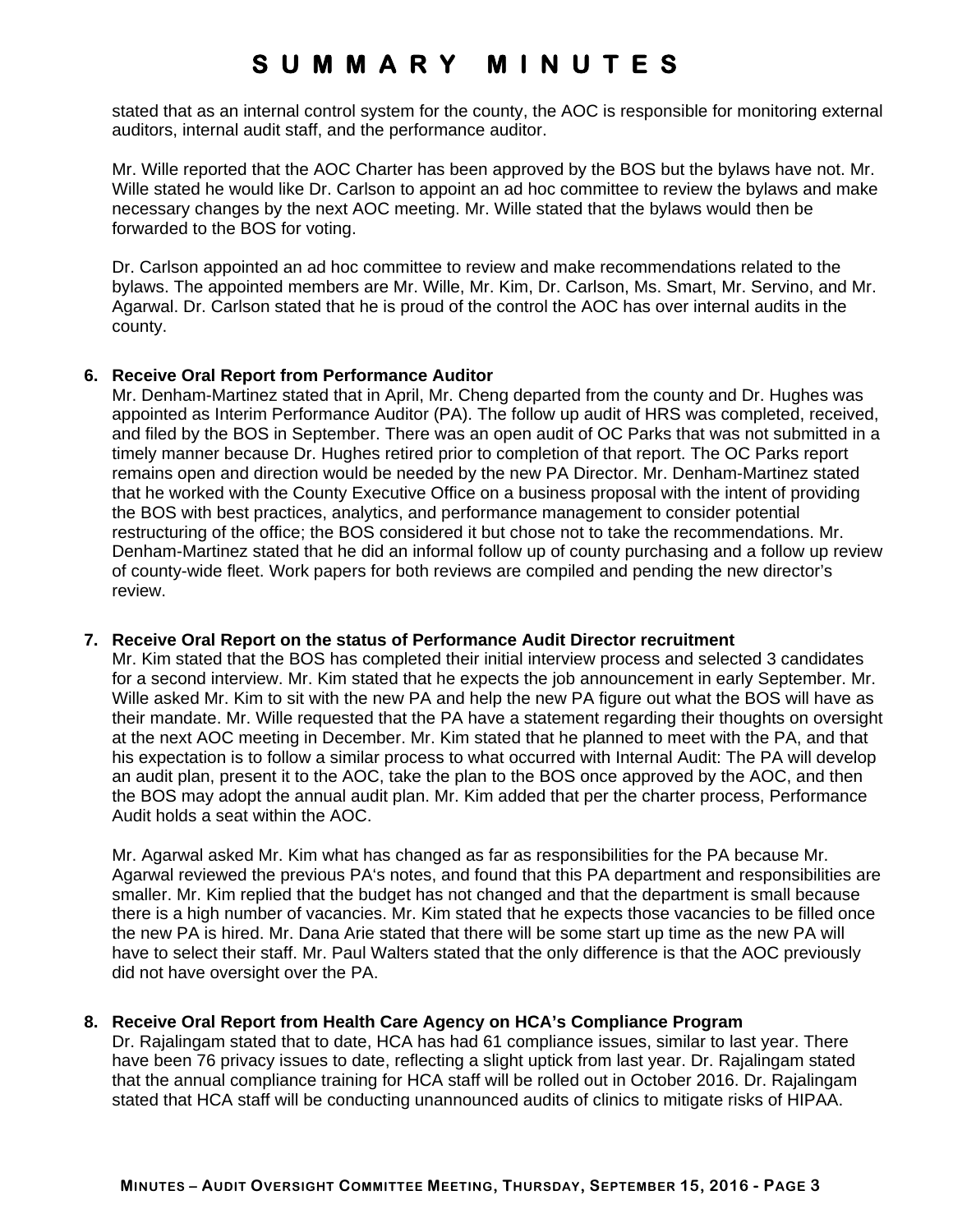Mr. Agarwal asked Dr. Rajalingam when the last time HCA Compliance conducted an audit of cybersecurity for HIPAA. Dr. Rajalingam answered that the office is in the process of setting one up through the IT Security team as early as October. Mr. Agarwal asked Dr. Rajalingam when the last audit for cybersecurity was. Dr. Rajalingam replied that the last audit was completed in 2013. Mr. Agarwal asked Dr. Rajalingam what the findings were in the last audit and if there were any actionable items. Dr. Rajalingam responded that she was briefed on the results and that findings included inappropriate access to various secured areas, resulting in updated policies and procedures regarding security and privacy.

Ms. Bullock added that ECFirst was the consultant engaged to complete a full HIPAA security risk assessment, tied to the implementation of the electronic health records (EHR). Ms. Bullock stated that ECFirst gave HCA a rated score for compliance and risk assessment for cybersecurity of 90% (Pass). Ms. Bullock stated that security controls could benefit from some improvement but administrative and physical controls, and data center are good. Ms. Bullock stated that the area that needed the most work was the Policies and Procedures; such updates require experts working together and integration of process changes with the procedures. Ms. Bullock stated that HCA engaged a firm to challenge the HCA security measures, and found that staff disclosed information. Ms. Bullock stated they are in the process of engaging another vendor to conduct another evaluation.

Mr. Agarwal asked Ms. Bullock if there has been a breach within the last three years. Both Ms. Bullock and Dr. Rajalingam indicated that there have been breaches. Ms. Bullock stated that a risk analysis was conducted for the level of severity of those breaches and was reported, as needed, to the state and HHS. Mr. Agarwal asked Ms. Bullock if there was an action plan for when a breach occurs. Ms. Bullock replied that many breaches are staff sending emails to the wrong recipient and, in the event that information is mailed to the wrong person, staff will go to the location to retrieve the item, and clients will be notified, as needed. Mr. Agarwal asked Ms. Bullock if there are any telecommuting workers. Ms. Bullock replied that there are some employees that telecommute but they do not access EHR. Mr. Agarwal suggested that security measures for those that telecommute should be assessed. Ms. Bullock agreed. Dr. Rajalingam added that all mobile devices are encrypted.

Mr. Kim stated that within the county IT Department, there is a Security Officer position. The county is working on a county-wide master contract for IT security assessment that will allow departments to contract out and conduct regular security assessments. These types of assessments take a significant amount of time and resource allocation. The security assessments will go in a cycle through the departments so that security does not go outside of a review period. Mr. Kim stated that the contract still needs to be reviewed by the BOS, and that he will provide an update to the AOC.

**9. Approve Auditor-Controller Internal Audit Division's FY 2015-16 4th Quarter Status Report for the period April 1, 2016 through June 30, 2016 and approve 4th Quarter Executive Summary of Findings for the period April 1, 2016 through June 30, 2016** 

Ms. Smart reported that in the last year the IAD has completed 72 reports out of 111 planned. Ms. Smart stated that Mr. Woolery had asked her to complete the treasury audits timely and there have been some resource challenges at the Treasurer-Tax Collector office. Ms. Smart stated that the department has also issued 142 recommendations: 6 critical control weakness findings primarily with the Dana Point Harbor and others with the expediter system at the purchasing office, 10 significant control weaknesses, and the remainder were considered control deficiencies which are minor. One hundred percent of recommendations were implemented at follow up reviews.

Ms. Smart stated that fiscal monitoring pertains to the requirement of looking at third parties and ensuring that their expenditures and controls are in compliance with federal requirements and county policy. Ms. Wylde, Mr. Zaman, and their manager Ms. Ishida have returned \$113,000 in unallowable expenditures to the county. Ms. Smart stated that this number is high and indicates that there is a lot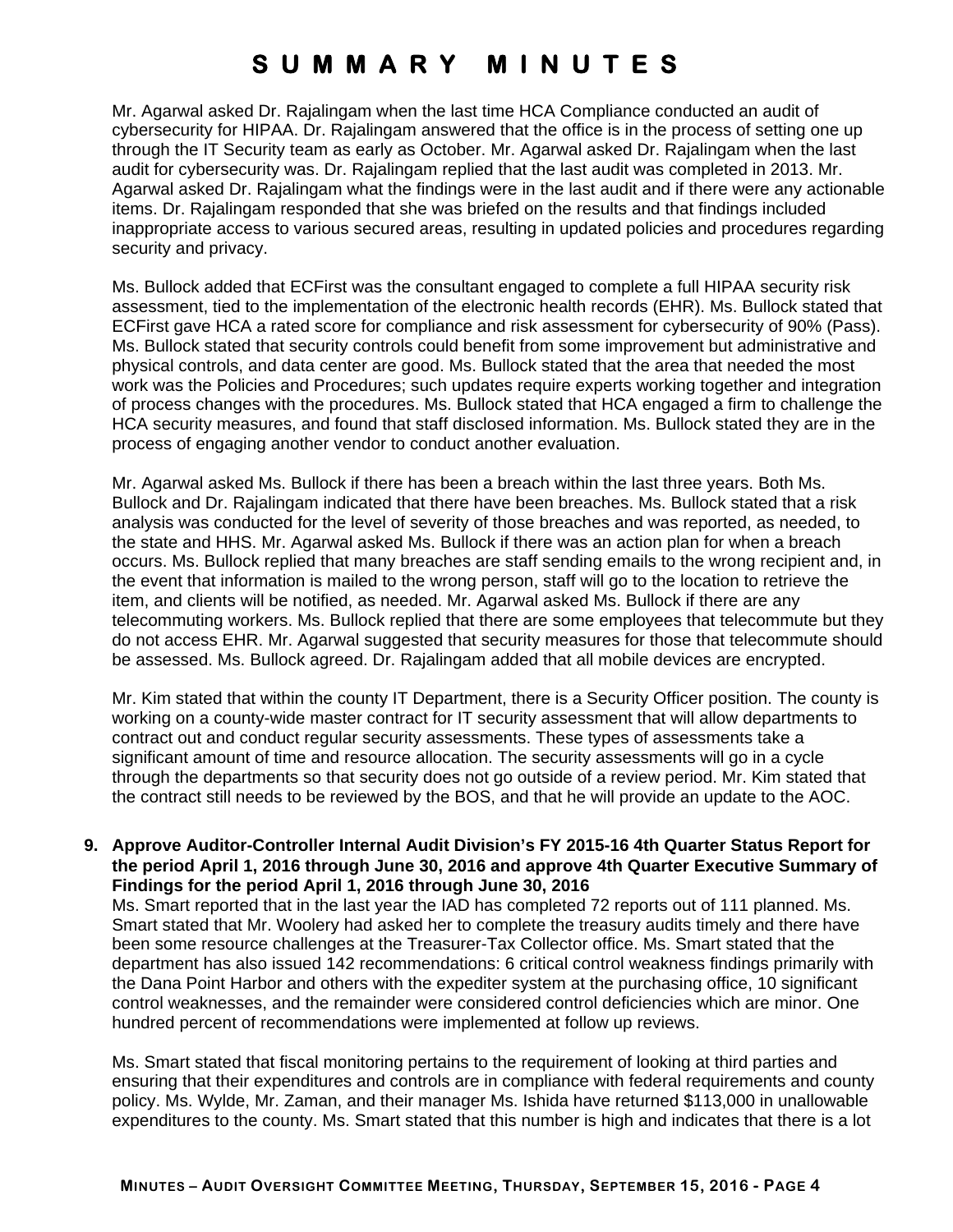of educating needed for recipients of these programs. Ms. Smart is having staff engage new providers early and providers that have problems. Many of the providers are not for profit agencies that put resources into programs and not into accounting and the financial areas. Efforts are focused on Orange County Community Resources which has contracted with IAD to provide full time staff. HCA and other county departments contract those services out. Mr. Agarwal asked Ms. Smart if these were grants. Ms. Smart replied that the audits were grant audits.

Ms. Smart reported that customer surveys are sent out after every audit and 96% of departments indicated that the IAD adds value. Mr. Agarwal asked Ms. Smart how the data was collected. Ms. Smart stated that they are sent surveys through Survey Monkey. Mr. Agarwal asked Ms. Smart who designs the questions of the survey. Ms. Smart replied that the questions were designed under Dr. Hughes. Mr. Agarwal asked Ms. Smart if the surveys were anonymous. Ms. Smart replied they are not anonymous. Mr. Agarwal suggested contacting an outside agency to design the questions and help in collecting the data. Ms. Smart stated that she would consider it.

Ms. Smart stated that this quarter, 17 audit reports were issued. Ms. Smart addressed a question Mr. Agarwal had during a separate meeting stating that IAD does not do reporting based on how many reports are issued on a quarterly basis. This is because there are many factors that affect an audit including a budget, time, reevaluation of resources, and unforeseen circumstances but that statistics could be provided, if desired. Ms. Smart stated that the Fraud Hotline at County Counsel referred two financial fraud allegations that are in the process of being substantiated or unsubstantiated. A formal final report will be submitted to the Fraud Hotline at County Counsel. Mr. Agarwal asked Ms. Smart if fraud allegations would fall under the Performance Auditor's purview or if these audits would still be under Internal Audit. Ms. Smart replied that the IAD does investigations of financial fraud allegations and that there is a separate fraud group but that she expects the Performance Auditor to do the same investigations as well. Mr. Wille added that the AOC does not know what is going to happen with the Performance Auditor as of now because a new internal control system needs to be created. Mr. Wille suggested that Mr. Agarwal spend time visiting the IAD office and familiarize himself with the department, ask questions, and read a few audit reports.

Ms. Smart stated that one new audit was added to the status report. After the fraud at the City of Placentia, Ms. Freidenrich asked the IAD to take a look at wire transfer and EFT processes at the Treasurer-Tax Collector. A report has not been issued but will be included in the next status report.

Ms. Smart stated that in her last report to the AOC, there were three manager level positions to perform IT audits. One of the lower level junior manager positions was filled in April. Ms. Smart added that four of six vacancies have been filled, and Ms. Garcia was promoted. Ms. Smart reported that she conducted interviews for the senior level IT Audit Manager and has identified a very good candidate. Mr. Wille added that two of the items discussed in the meeting pertained to technology, and that the audit plan may need to be adjusted due to the staff shortage. Ms. Smart asked to present a report at the February AOC meeting with an assessment of what can be performed and suggestions on what can be moved to the following year. In terms of budget of hours, it is possible to reduce the scope by looking at high risk areas, and return to other areas on a 2-3 year cycle. Mr. Agarwal stated that a continuing challenge is hiring IT people. Ms. Smart stated that a challenge is also having integrated auditors that audit applications. Mr. Wille stated that with purchases of software, SOC reports will have to be included showing that internal controls were evaluated in advance. Ms. Smart said she would bring that up in her meeting with the Purchasing Manager.

Mr. Brown asked Ms. Smart if there were other reasons besides staffing issues and the merger, for postponing or cancelling audits. Ms. Smart answered that there are not and that it comes down to resources. Ms. Smart reported that the new audit software is in the process of being implemented on November 1st.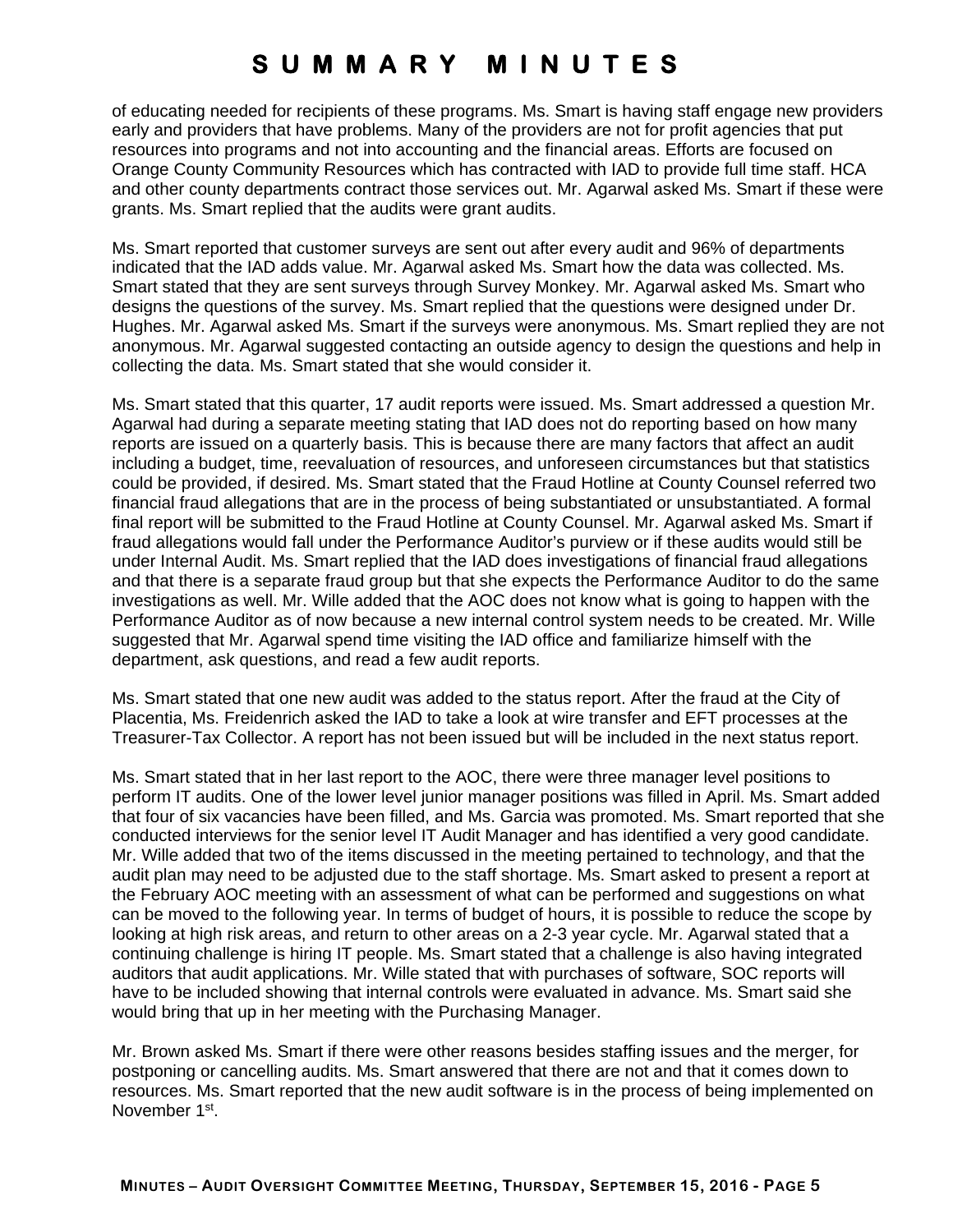All in favor; none opposed. **Approved as recommended.** 

#### **10. Approve 4th Quarter FY 2015-16 External Audit Activity Quarterly Status Report for the Quarter Ended June 30, 2016**

Ms. Smart stated that she is reporting an issue at the Orange County Housing Authority (OCHA) and has invited Orange County Community Resources representatives to discuss the material findings.

Ms. Bullock stated that she is in attendance with Mr. Hambuch to provide an update on the department's response to the HUD Office of the Inspector General (OIG) audit of the housing voucher program, commonly referred to as Section 8. Ms. Bullock stated that in April 2015, after an investigation, 5 employees at the Housing Authority were "let go" for time abuse and misconduct. In September 2015, OIG initiated an audit of units between May 2015 and July 31, 2015. During this period, there were 5 vacancies, and several supervisors and lead positions had retired earlier in the year. At the time of inspection, OIG found that a high number of units did not meet the housing standards. The OIG sought repayment for assistance paid for those units from the time of the prior inspection to the time of the current audit. OIG also looked at whether or not OCHA was completing quality control inspections. Ms. Bullock stated that OCHA did not conduct quality control inspections because those inspections were conducted by supervisors and leads, and those positions were vacant. Additionally, OCHA was unable to provide records of refresher training for Housing Quality Inspectors because the individuals that provide those trainings were also supervisors.

Ms. Bullock reported that there were two audits conducted. One audit focused on units inspected by OCHA and the other audit focused on families that held Orange County vouchers but reside in another housing authority's jurisdiction. The mobility programs consisted of Anaheim and Garden Grove. The OIG evaluated whether housing authorities in Anaheim and Garden Grove were enforcing the same housing quality standards that OCHA is held to. The recommendations in the OIG audit were to pay back the housing choice voucher program, correct the deficiencies found in the units, and document their training. All recommendations were completed. Ms. Bullock stated that OCHA has engaged a national firm to do additional training starting in October. Quality assurance inspections are being conducted and to date, 182 have been completed since January 1, 2016. OCHA had to update their MOUs with the cities to include the quality assurance inspections. The city of Santa Ana was the first to approve the changes, and Garden Grove and Anaheim are presenting the MOUs to the city council. Ms. Bullock stated that the BOS will probably be approached at the end of the year to get approval for the updated MOUs which is the final step in fixing all the corrective actions required.

Mr. Agarwal asked Ms. Bullock if there were any plans of recovery for the \$270,000 that the Board of Supervisors approved to be reimbursed to the housing authority. Ms. Bullock stated that there is no such plan as those funds were county funds being restored to the program and the finding was against the county housing authority. Mr. Agarwal asked Ms. Bullock if someone received those vouchers. Ms. Bullock responded that he was correct in that somebody received the vouchers but the finding was against the county, not against landlords or the participant. Mr. Agarwal asked Ms. Bullock if the money spent should not have been spent because the people did not qualify for the vouchers. Ms. Bullock responded that the people were qualified participants, however, the unit that the county assistance paid for had features in it that the auditor "failed" for not meeting HUD standards. OCHA has contested some of the findings and HUD OIG did not accept.

Mr. Wille asked Ms. Bullock if a non-qualified auditor was hired. Ms. Bullock replied that the HUD auditor applied the housing quality standards in a manner that is different from the county housing standards. Mr. Wille asked Ms. Bullock if the HUD auditor was someone hired by the county or if it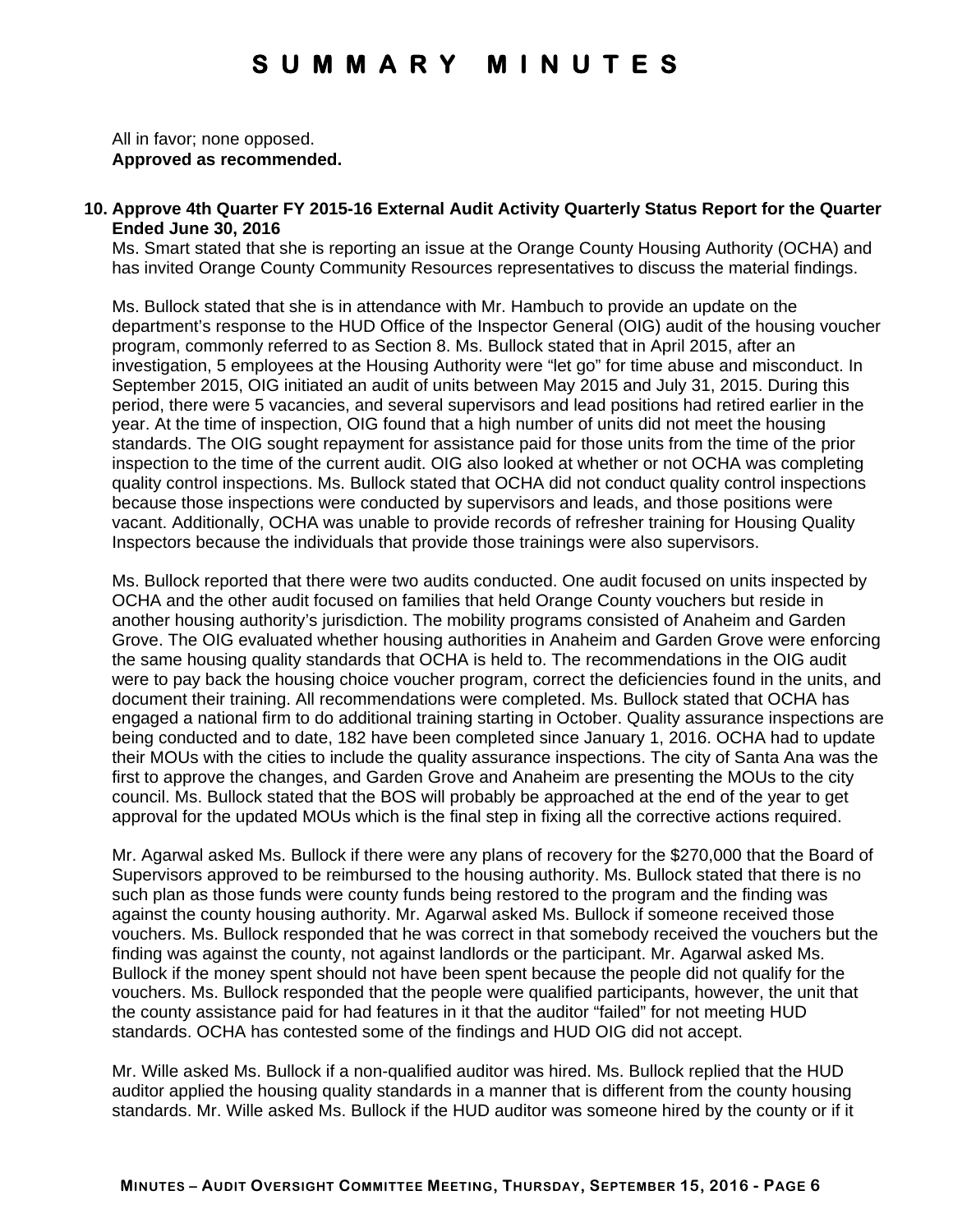was someone from HUD doing the audit. Ms. Bullock replied that it was someone from HUD doing the audit. Ms. Bullock added that from a compliance perspective, the goal is to prevent, find, and fix issues when detected, and adjust their system so that these findings do not occur again. Mr. Wille asked Ms. Bullock if the county's requirements for giving money to the owners of the units were different than HUDs requirements. Ms. Bullock answered that it was about the apartment unit. Mr. Wille asked Ms. Bullock if it was that the unit was not big enough or there were not enough bathrooms. Ms. Bullock replied that it was tenant behavior such as clutter or storing materials above the stove, which is considered an immediate safety hazard by HUD. Mr. Wille asked Ms. Bullock if it was because the unit was too dirty. Ms. Bullock elaborated that it was the condition of the unit, to ensure that slumlords are not benefiting from the vouchers.

All in favor; none opposed. **Approved as recommended.** 

**11. Approve the Auditor-Controller to initiate a service contract procurement for external quality assessment with the Institute of Internal Auditors** 

Ms. Smart stated that professional standards require IAD to have an external assessment of their auditing function every three years, per government auditing standards, or five years, per the Institute of Internal Auditors (IIA). Ms. Smart stated that in the past she's mentioned partnering up with another county as well as an outside vendor or organization. The AOC had previously suggested she reach out to Maricopa County or other counties that would be comparable in size to Orange County. Ms. Smart reported that counties that have been contacted are not interested in performing a reciprocal peer review.

Ms. Smart recommended to go with the Institute of Internal Auditors to provide the external assessment; their bid is \$22,000, which Ms. Smart believes is reasonable considering it is less than what she estimated. RSM McGladrey submitted a bid for \$40,000. Dr. Carlson stated that approval would have to come from the Board. Ms. Smart replied that she would look at the IAD budget and, if the audit was not within budget, then it would have to be approved by the board to amend the budget. Mr. Agarwal asked Ms. Smart if the scope would be the same regardless of if they chose McGladrey or the IIA. Ms. Smart replied that she feels the IIA would be more thorough. Mr. Agarwal asked Ms. Smart what the best practices were in this case. Ms. Smart replied that they vary: some counties are doing peer reviews to save money, some are going with professional organizations, and others are using third party vendors. Mr. Agarwal asked Ms. Smart how many comparably sized counties use IIA. Ms. Smart replied that she did not collect that information. Mr. Agarwal stated that we do not know the kind of work IIA does for a county similar in size but that he is familiar with McGladrey. Ms. Smart stated that San Diego County has used the IIA, and asked Mr. Suzuki if any of the counties that they contacted used IIA. Mr. Suzuki stated that none of the contacted counties in California indicated they used professional services and that they were pursuing the peer review option. Mr. Wille expressed that while it is of interest to review another county, there are independence issues associated with the county also conducting our peer review, and that he would prefer to have an independent entity doing the peer review. Mr. Wille supports using IIA because they are an entity that is well thought of, rather than spending twice as much with McGladrey. Mr. Agarwal stated that he does not know much about IIA and that if this decision is put to the a vote, he will abstain.

All in favor; none opposed; Mr. Agarwal abstained. **Approved as recommended.** 

**Public Comments** –